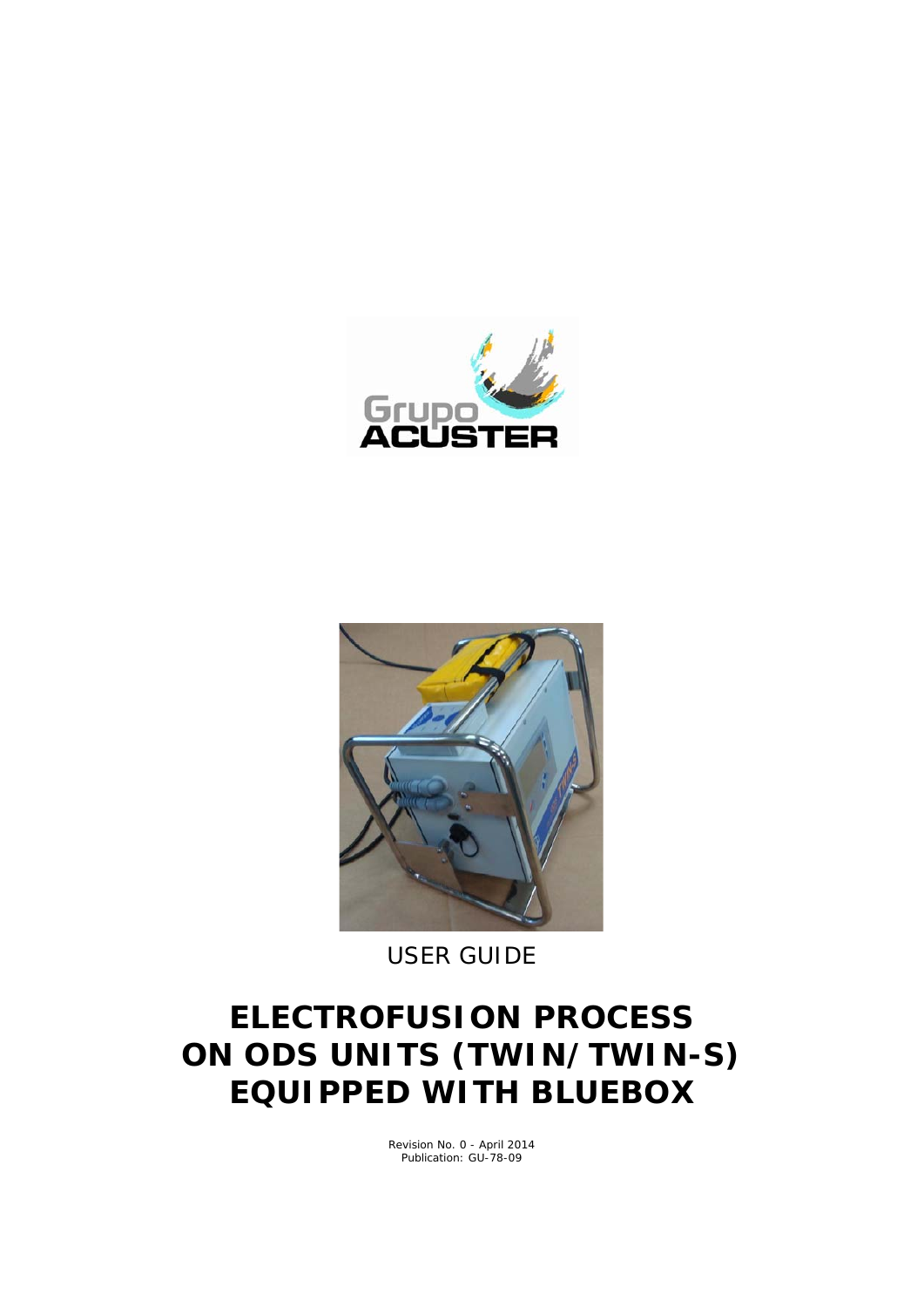#### **DATOS DEL FABRICANTE, DISTRIBUIDOR Y SAT**: *MANUFACTURER, DISTRIBUTOR AND SERVICE DATA:*

ACUSTER GLOBAL, S.L.U. Juan de la Cierva, 1 Polígono Ind. del Sud-Oest 08960 Sant Just Desvern SPAIN

Tel. (+34) 93 470 30 70 Fax (+34) 93 473 00 77 e-mail: info@grupoacuster.com

NOTES !

The device **BlueBox** is valid for communication to units **ODS System** loaded with a software version **V. 6.67** or higher.

The modifications carried out against the previous revision of this publication are indicated with  $\parallel$  on the right margin.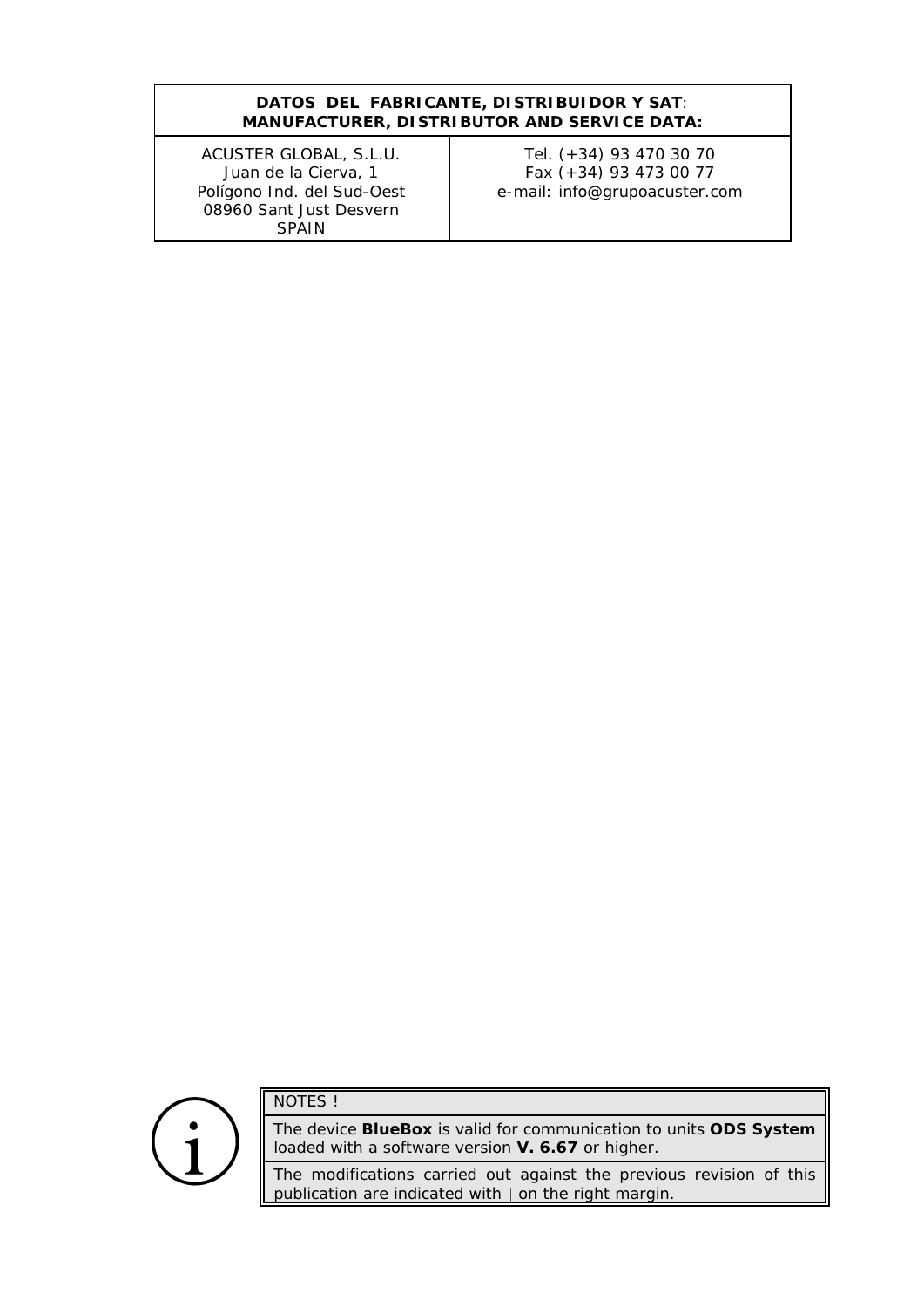

### **CONTENTS:**

#### Page:

|                                                             | 4     |
|-------------------------------------------------------------|-------|
|                                                             | 4     |
|                                                             | 4     |
|                                                             | 4     |
|                                                             |       |
| ELECTROFUSION PROCEDURE FOR FITTINGS                        |       |
|                                                             |       |
| 2.2.1<br>2.2.2                                              |       |
| 2.3.1<br>2.3.2<br>2.3.3                                     |       |
| 2.4.1<br>2.4.2<br>2.4.3<br>2.4.4<br>2.4.5<br>2.4.6<br>2.4.7 |       |
|                                                             | 2.4.8 |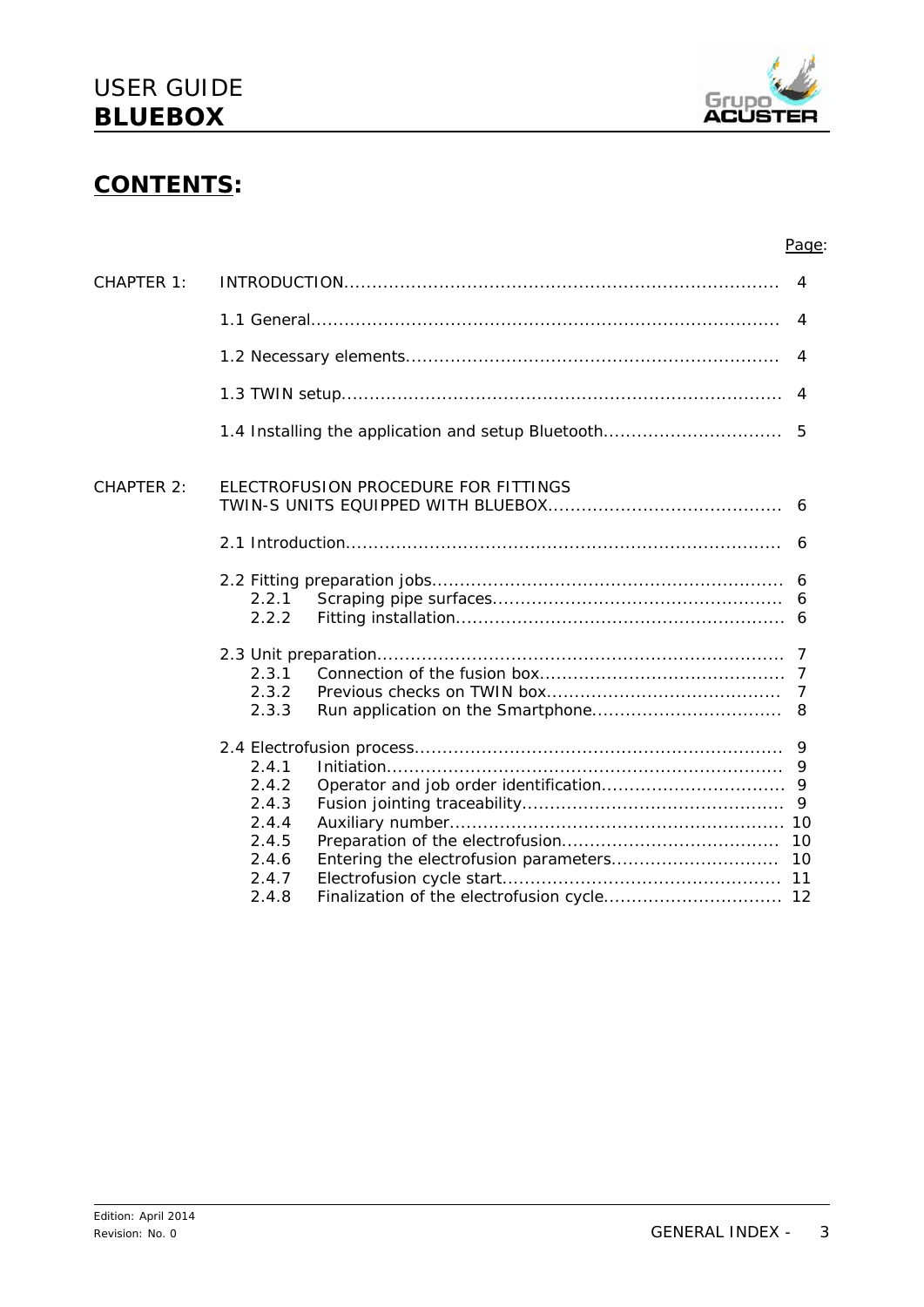

### **CHAPTER 1: INTRODUCTION**

#### 1.1 GENERAL

The **BlueBox** device is a hardware that connected to a units ODS System, TWIN and TWIN-S models, allows, via a Smartphone, sending to a database on the web the electrofusion records along their photo/s and their GPS location.

#### 1.2 NECESSARY ELEMENTS

For the operation of the described system, the following elements are needed:

- 1. BlueBox device installed in the TWIN unit.
- 2. The TWIN unit has the software version v. 6.67 or higher installed.
- 3. One Smartphone compatible with iOS, Windows Mobile or Android, with *BlueBox* application installed. See section 1.4.
- 4. One ODS scanner.
- 5. Operator and job order ID.



The Bluebox device makes incompatible the optic pen and the operator and job order identification becomes compulsory.

#### 1.3 TWIN SETUP

Verify that the scanner is selected as barcode reader. Press **INFO** and the following information will be displayed:

| <b>INFORMATION</b>                        |                             |                     |
|-------------------------------------------|-----------------------------|---------------------|
| TWIN<br>SOFT. vx.xx<br>DD-MM-YY<br>CLIENT |                             | Nr. xxxx            |
|                                           |                             | <b>ENGLISH VX.X</b> |
|                                           | HH:MM                       |                     |
|                                           | RO/R1 MO/M1                 | <b>ACCEPT</b>       |
|                                           | °C Newton mm <b>SCANNER</b> | <b>TXXX</b>         |
| Z21<br><b>Z41</b>                         | UFT: 00000 UEF: 00000       |                     |
| LAST REVISION                             | dd/mm/yy                    |                     |

If OPTIC PEN appears instead of **SCANNER**, go to TOOLS / SETUP / GENERAL / READYING SYSTEM and move the cursor with the panel arrow  $\blacklozenge$  to select SCANNER. Press ACCEPT to confirm.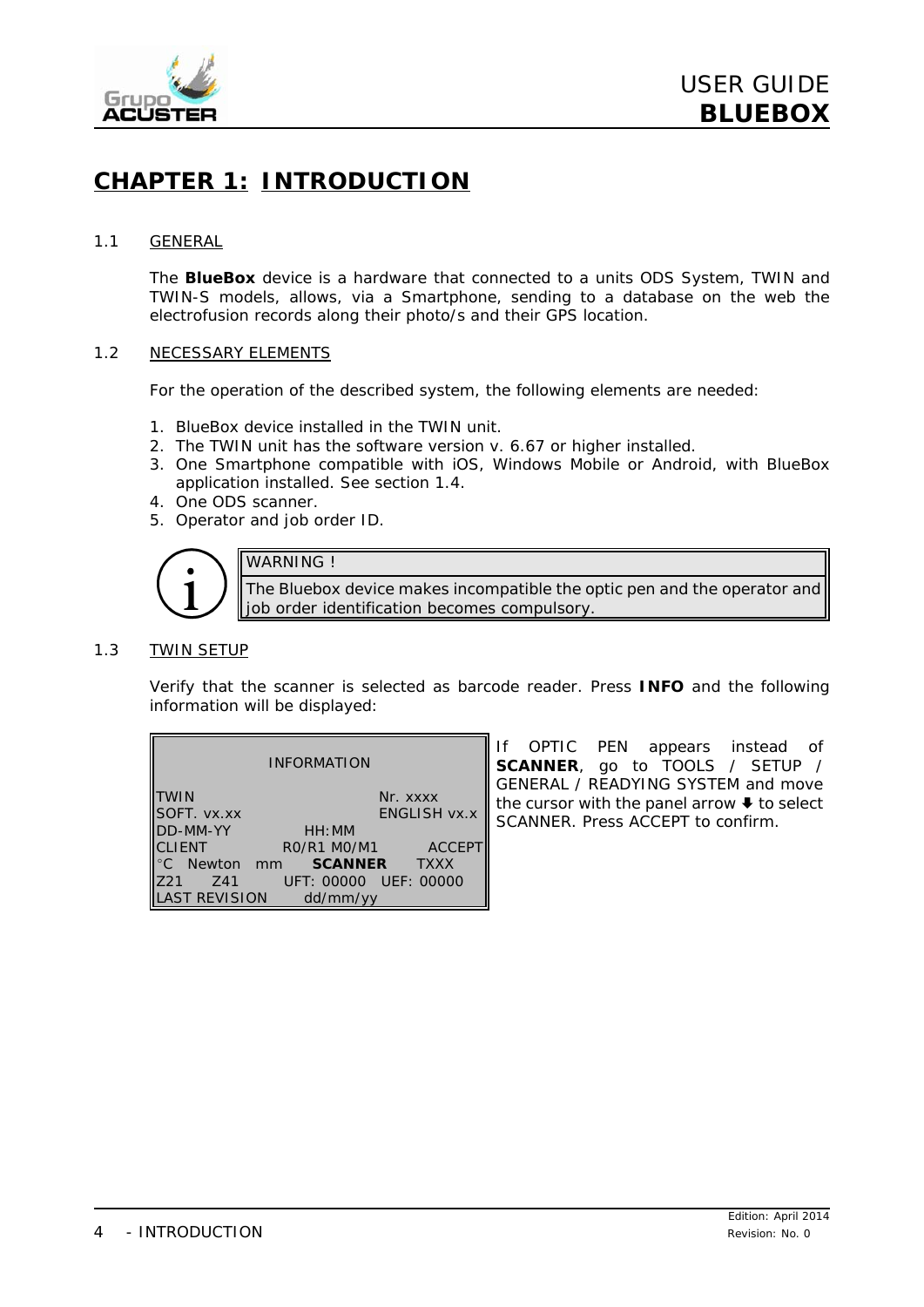

#### 1.4 INSTALLING THE APPLICATION AND SETUP BLUETOOTH

The site for the download depends on your Smartphone OS: App Store (for iPhone), Windows Phone Store or Google Play (Android). The examples are done with Android.

- 1. On the download manager application search *bluebox controlpoint*. Having found it a cube of blue colour and text BlueBox ControlPoint (2nd APP in *Figure 1*) is shown.
- 2. Download and install the application, accepting the requested permissions.
- 3. Go to Bluetooth settings, activate it and click on *search devices*. If necessary, allow the Smartphone is made visible before searching.
- 4. Once found, the BlueBox text will be displayed along with the Serial No. of the device. OK to sync (not required to enter any key). Once synchronized the device appears in the list of paired devices. See *Figure 2*.

|                                             | $\sqrt{48}17:56$   | E                                                    | 371217:56 |
|---------------------------------------------|--------------------|------------------------------------------------------|-----------|
| $\hat{\mathbf{p}}$<br>bluebox controlpoint  | $\times$           | <b>O</b> Bluetooth                                   | <b>ON</b> |
| Apps                                        |                    | <b>Nexus 4 RGS</b><br>Only visible to paired devices |           |
| 1. BlueBox<br>ControlPoint<br>*****         |                    | <b>PAIRED DEVICES</b>                                |           |
|                                             | <b>O INSTALLED</b> | BLUEBOX 1219<br>I.                                   | 귴         |
| 2. Bluebox Wifi Cleaner<br>Bluebox<br>***** | FREE               | Energy So<br>h                                       | 퓩         |
|                                             |                    | TomTom GO 530<br>$\left  \mathbf{I} \right $         | 굨         |
|                                             |                    | bq Edison<br>$\Box$                                  | 굨         |
|                                             |                    |                                                      |           |
|                                             |                    |                                                      |           |
|                                             |                    | <b>SEARCH FOR DEVICES</b>                            | ŧ         |
|                                             | ſ                  |                                                      |           |

*Figure 1 Figure 2*



FURTHER INFORMATION !

If more detailed information is required, refer to the aid provided by the mobile phone.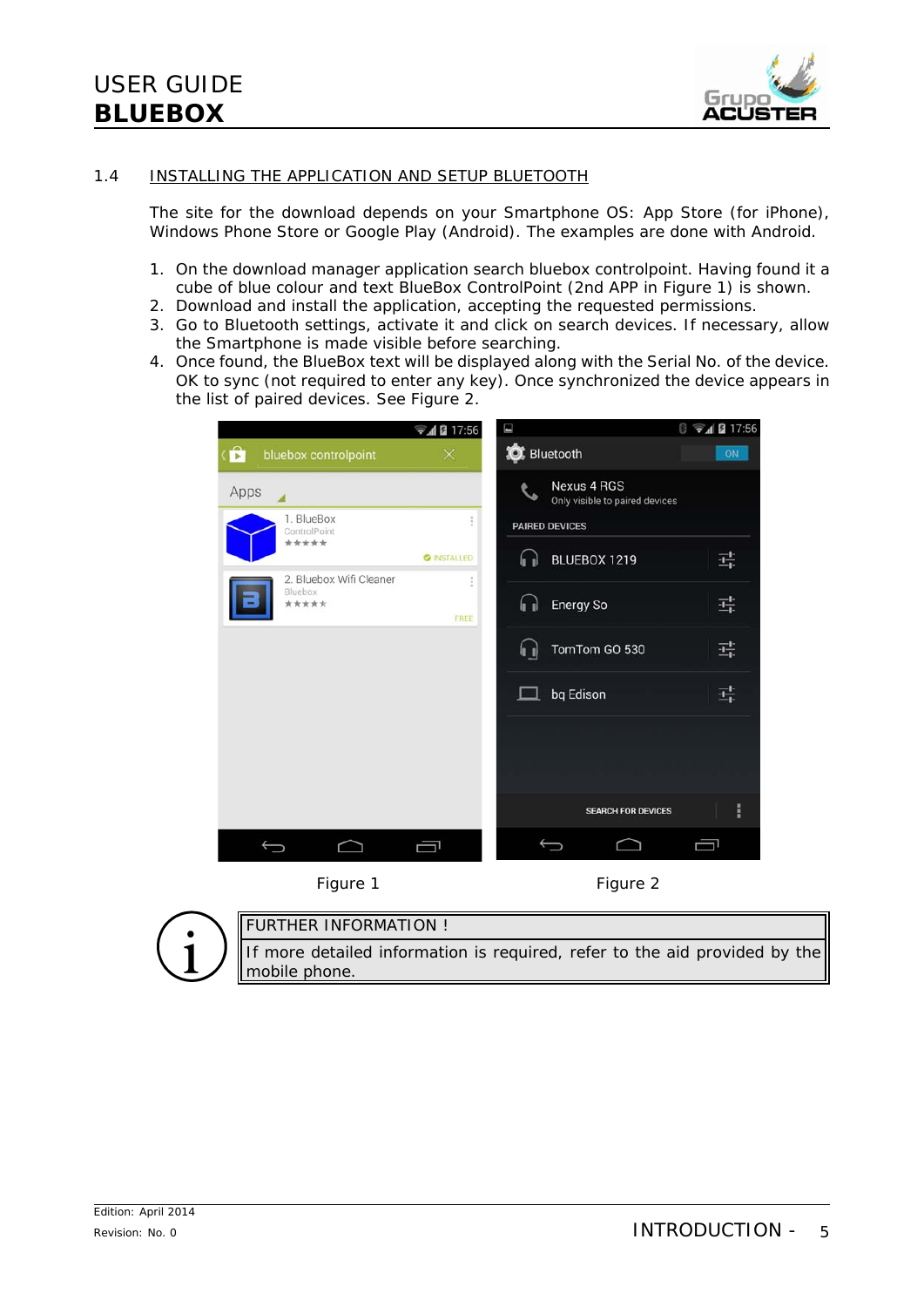

### **CHAPTER 2: ELECTROFUSION PROCEDURE FOR FITTINGS TWIN-S UNITS EQUIPPED WITH BLUEBOX**

#### 2.1 INTRODUCTION

The procedure described here is only for TWIN units equipped with BlueBox. The assembly jobs and the PE/PP network electrofusion should always be carried out by specifically trained personnel and strictly following the manufacturer's instructions, both for the fittings as well as the fusion equipment.

#### 2.2 FITTING PREPARATION JOBS

#### 2.2.1 **Scraping pipe surfaces:**

First clean the surface to be scraped with a clean lint-free dry cloth. The length to be cleaned will depend on the size of the fitting to be used, adding a minimum additional margin of 50 mm on each end.

Scrape the area of the pipe or pipes where the fitting to be joined will be installed. The length of the scraping should be greater than that of the fitting.



#### IMPORTANT !

The scraping of the pipe should generate swarfs. This ensures the elimination of the pipe's most exterior oxidation, which would otherwise lead to a dissatisfactory electrofusion joint.

Next clean the scraped area with a de-greasing towel or with a clean, dry white cloth (which does not shed lint), dampened with isopropanol or recommended PE solvent.

#### 2.2.2 **Fitting installation:**

For joints of *tapping saddles* and *branch saddles*, place a rounder on each side of the scraped area if the fusion is performed over a bar pipe. If the joint is performed on a pipe from a roll, the placement of an aligner-rounder tool is indispensable. Next install the fitting on the pipe.

If the fitting to be jointed is a *coupler*, *reducer* or *elbow*, remove it from its wrapping, and without touching its interior, install it on the scraped and cleaned pipe. Now assemble the aligner and the other specially-prepared pipe or fitting.

Electrofusion joints should only be carried out by qualified staff.

Protect the area where electrofusions area carried out from adverse weather conditions, such as rain, snow or wind. Admissible temperatures range from  $-10^{\circ}$ C to  $+40^{\circ}$ C. In order to achieve a uniform temperature in the whole diameter of the pipes, protect the fusion area against sunrays or bad weather.

The quality of the joint depends substantially on the care taken in the preliminary preparation tasks (scraping, de-greasing, etc).



*Figure 3*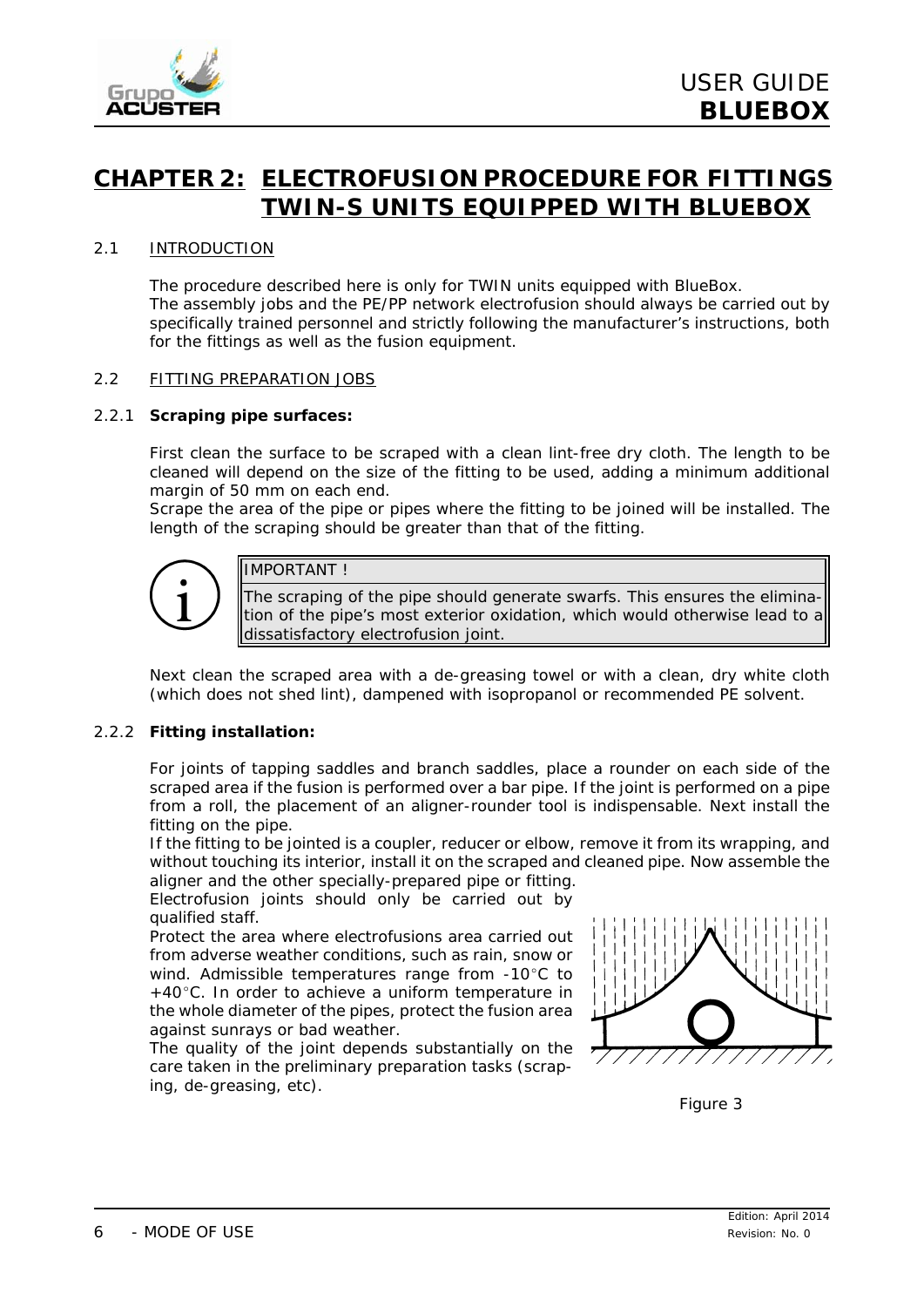

#### 2.3 UNIT PREPARATION

#### 2.3.1 **Connection of the fusion box:**

**DANGE** 

Connect the fusion control box to a 230 V  $\pm$  15% power source (or to 110V, according to market requirement), of alternating current. For generator specifications, please refer to *CHAPTER 6: TECHNI-CAL CHARACTERISTICS* of the *User Manual*.



IMPORTANT NOTES !

**Connection to a generator:** the generator electric connection where the control box mains is plugged must be normalized and fitted with differential and ground pin. Refer to the generator's User Manual. **Connection to the mains:** the building electric installation where the control box mains is plugged must be fitted with earth connection as well as circuit breaker type D (EN 60898).

Do not unplug the mains pulling on the cable.

The fusion control box can be located either in the vertical or in the horizontal position as required by the operator.

Set the master switch in the ON position. The display backlight comes on and the following message is displayed:



Familiarize yourself with the push-buttons on the panel. The four push-buttons  $\uparrow \uparrow \uparrow \uparrow$  iocated below the display are used in general to move the cursor from the messages on screen, whereas the three push-buttons located on the right side are used to carry out functions according to what the display indicates. The push-button <STOP> is used to interrupt sequences.

#### 2.3.2 **Previous checks on TWIN box:**

NOTE !

Before starting the electrofusion process selecting the ELECTROFUSION option from the main menu, check:

To have selected *scanner* as barcode reader. Press **INFO** to access to this information.



The option INFO allows us to have access to the general information in the machine, as well as to the adjustment of the display's contrast. However, the display contrast can also be adjusted by means or UP and DOWN key arrows once entered in the ELECTROFUSION mode.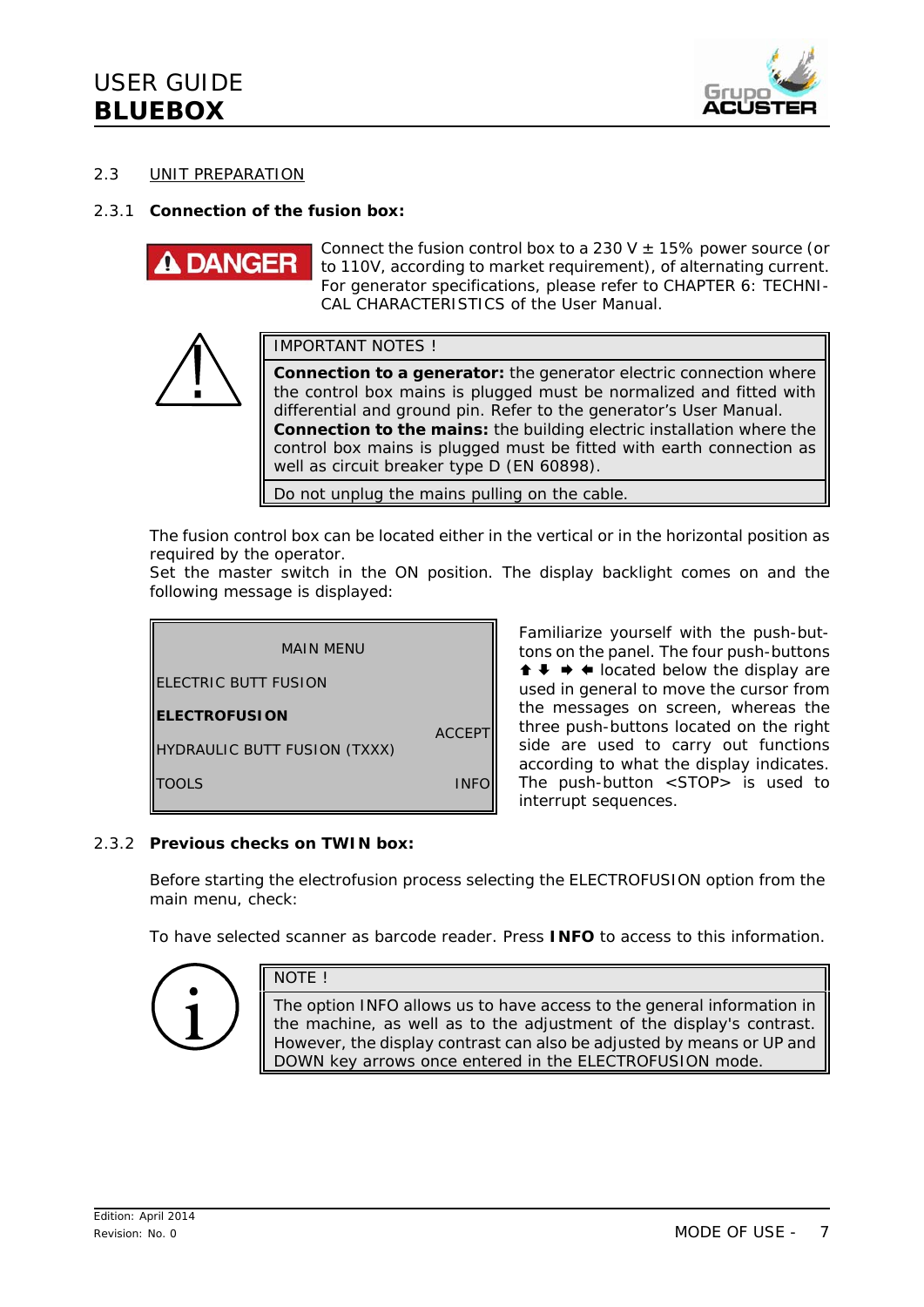

#### 2.3.3 **Run application on the Smartphone:**

- 1. BlueBox Device: On the box front panel the power LED should be lit whereas the status LED flashes (*Figure 4*).
- 2. Run the application loaded in the Smartphone (for installation details, refer to Chapter 1 of this *User Guide*).
- 3. Select the Bluetooth device (*Figure 5*) and activate the location services (*Figure 6*).
- 4. Allow data collection (*Figure 7*).
- 5. Select the BlueBox device (*Figures 8* and *9*). The No. 1219 corresponds to BlueBox serial number (there may be more than one). *Figure 4*





- 6. In case of failure, check the selected device (*Figure 10*).
- 7. Bluetooth connection is made and the *status* LED goes to stay fixed (*Figure 4*).

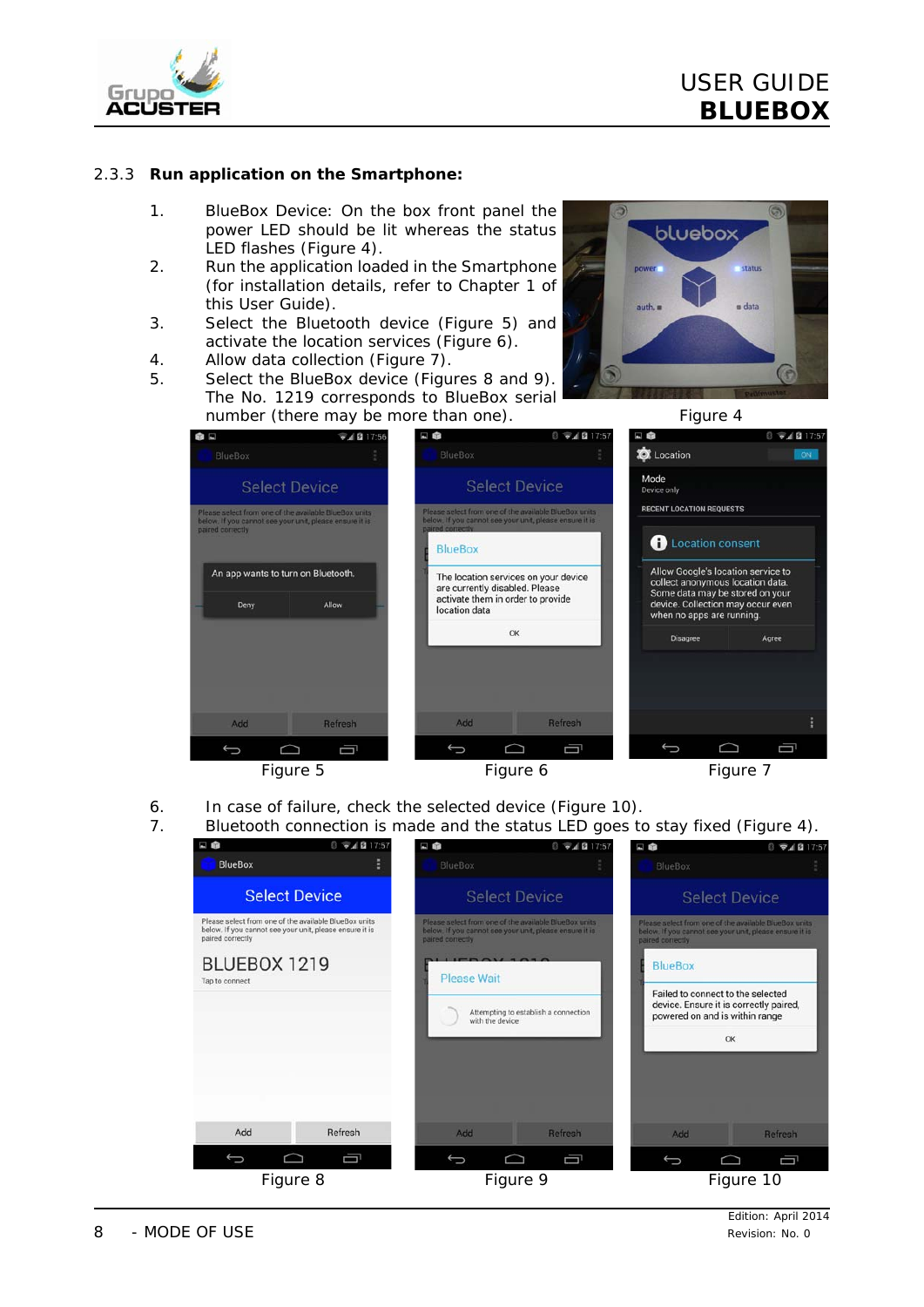

#### 2.4 ELECTROFUSION PROCESS

#### 2.4.1 **Initiation:**

Now select the ELECTROFUSION option from the Main Menu and press ACCEPT to start. The quality of the joints depends substantially upon the care with which the previous work of preparation (scraping, degreasing, etc.) are made.

#### 2.4.2 **Operator and job order identification:**

Once the option has been accepted, the following screen will come on the display:

|                      | <b>IDENTIFICATION MENU</b> |               |
|----------------------|----------------------------|---------------|
| <b>OPERATOR No.:</b> |                            | MANUAL        |
| ORDER                | No.:                       | <b>ACCEPT</b> |
|                      | <b>INSERT DATA</b>         | <b>CANCEL</b> |

These identifications are compulsory. Proceed to enter the operator's ID\* (via barcode) and job order No. (via barcode or manually, either). Completed the introduction, ACCEPT will be displayed. Press it to continue.

\* *The operator's identification provides the automatic language set as barcode entered.*

#### 2.4.3 **Fusion jointing traceability:**

Once having pressed ACCEPT on the operator and job identification screen, the following screen will appear:

| <b>FITTING</b> | <b>TRACEABILITY</b> | <b>MANUAL</b> |
|----------------|---------------------|---------------|
|                |                     | <b>ACCEPT</b> |
|                |                     | <b>CANCEL</b> |

The identification of the fitting is compulsory but the identification of the components is optional: will be identified to have the appropriate barcode.

Pressing MANUAL allows manual entry of component and fitting codes.

After having entered the fitting code, press ACCEPT to validate it. The code will be recorded on the next line after FITTING. Upon entering the first code, the ACCEPT option will disappear from the screen, which will then display the field names of the following codes (COMPONENTS).

| <b>TRACEABILITY</b>                              |               |
|--------------------------------------------------|---------------|
| <b>FITTING</b>                                   | <b>MANUA</b>  |
| xxxxxxxxxxxxxxxxxxxxxxxxxx<br><b>COMPONENT 1</b> | <b>ACCEPT</b> |
| <b>COMPONENT 2</b>                               |               |
|                                                  | <b>CANCE</b>  |
|                                                  |               |

Follow the same component code entry as was performed for the fitting.

Press ACCEPT to continue with the electrofusion process, or CANCEL to return to the previous point.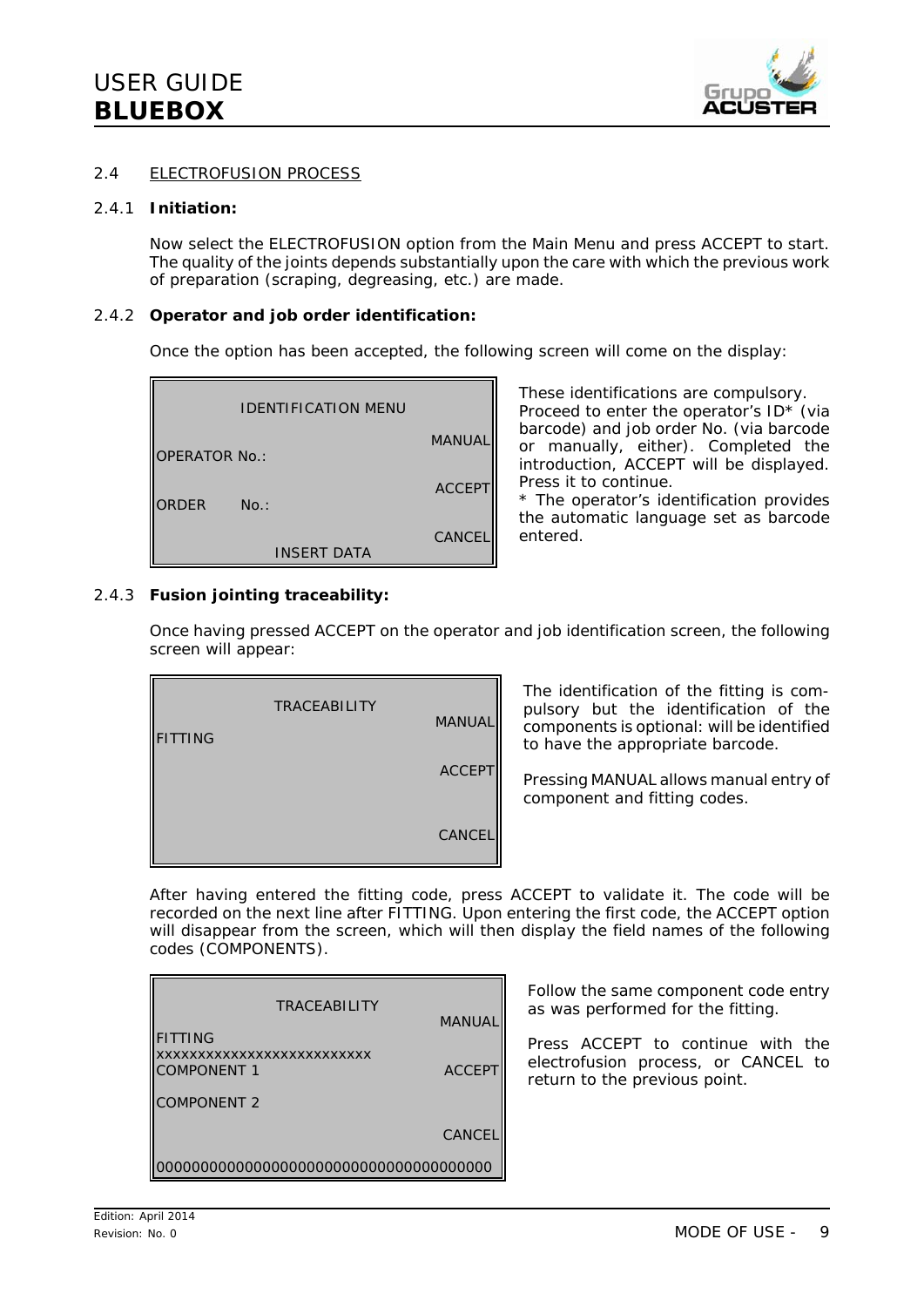

#### 2.4.4 **Auxiliary number:**

Once having pressed ACCEPT on the previous screen (traceability), the following screen will appear:



Use the keyboard to enter the Auxiliary number.

These numbers can be changed individually by pressing  $\bullet$  or  $\bullet$  to change values from 0 to 9; press  $\rightarrow$  or  $\leftarrow$  to move the cursor right or left, respectively.

Press ACCEPT to continue with the fusion jointing process, or CANCEL to return to the previous point.

#### 2.4.5 **Preparation of the electrofusion:**

Having executed the operator/job identification operation, and that of traceability and auxiliary number, the following message will appear:



Connect the unit electrofusion cable terminals into the fitting's connectors to be jointed. The contact surfaces of both the fitting's connectors and cables terminal must always be clean.



NOTE !

We advise you to always use electrofusion adaptors, even though the connection to the fitting may be possible directly. Doing so, the cable terminals are protected, they do not wear out, burn, etc.



#### 2.4.6 **Entering the electrofusion parameters:**

Enter the fitting's electrofusion data via the bar-code system. In the case to be active the manual option, *MANUAL* would appear beside the central push-button.



#### WARNING !

Make sure you always read the bar-code corresponding to the fitting to be electrofused. Should you not record the fitting's data, this could cause into errors in the electrofusion process that would have repercussions in the quality and reliability of the joint.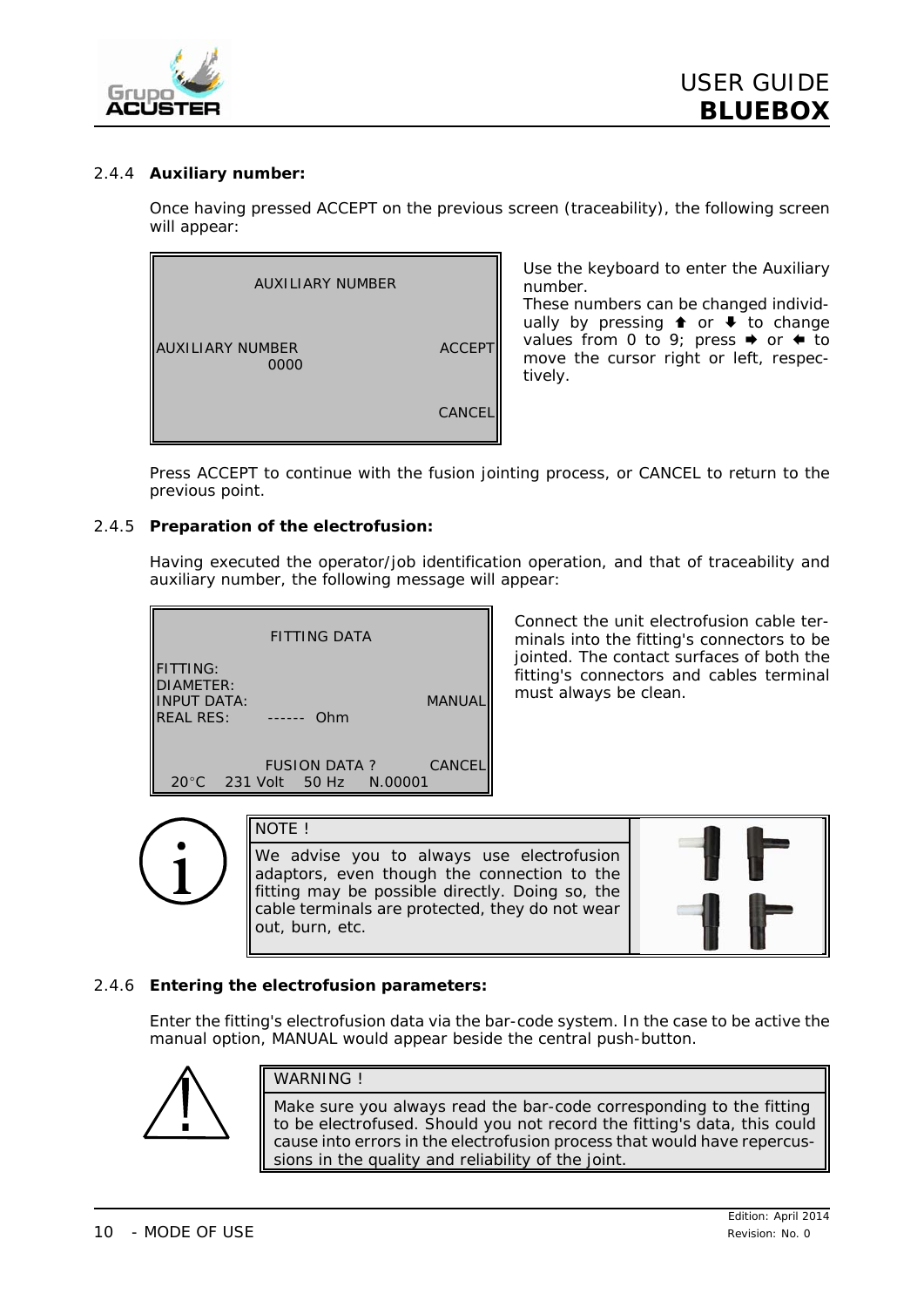

Once the fitting data has been introduced, the display will show the following message:

|                                                        | FITTING DATA                                                                           |     |
|--------------------------------------------------------|----------------------------------------------------------------------------------------|-----|
| <b>FITTING:</b><br>DIAMETER: ddd<br>REAL RES: R.RR Ohm | <b>XXXXXXXXXXXX</b><br>INPUT DATA: R.RR Ohm / VV.V Volt<br><b>SCRAPED AND CLEANED?</b> | YFS |
| 20°C                                                   | 231 Volt 50 Hz N.00001                                                                 |     |

The fitting description, size and coded resistance will be on the screen only in the case of bar-code system has been used.

The REAL RES corresponds to the value of the resistance read on the fitting, whereas the INPUT DATA corresponds to the resistance and voltage values provided by the bar-code.

If the resistance value between the INPUT DATA and the REAL RES. lie within the preestablished tolerances by the fitting manufacturer, the electrofusion cycle will be able to proceed. If not, the message "RESISTANCE TOO LOW" or "RESISTANCE TOO HIGH" will be displayed.

Press YES to continue. The screen will change to:

|                                                                  | FITTING DATA               |            |
|------------------------------------------------------------------|----------------------------|------------|
| <b>FITTING:</b><br>DIAMETER:<br>INPUT DATA: R.RR Ohm / VV.V Volt | <b>XXXXXXXXXXXX</b><br>ddd |            |
| REAL RES: R.RR Ohm                                               | <b>CLAMP TOOL USED?</b>    | <b>YFS</b> |
| 20°C 231 Volt 50 Hz N.00001                                      |                            | NO         |

Press YES or NOT according the fitting installation used.

Pressing either YES or NOT (the use or not of the clamp tool will be recorded in the fusion records), it goes to the following screen.

#### 2.4.7 **Electrofusion cycle start:**

By pressing CANCEL you will go back to the initial electrofusion (FUSION DATA?), whereas by pressing START, the message TAKE PICTURES will be displayed. See NOTE.

> NOTICE ! For safety reasons, should you not press the button START during the starting phase of the electrofusion, after 40 seconds the process will be cancelled taking you back to the initial screen FUSION DATA ?.

| <b>FITTING DATA</b>                                                                    |     |                     |  |               |
|----------------------------------------------------------------------------------------|-----|---------------------|--|---------------|
| <b>FITTING:</b><br>DIAMETER:<br>INPUT DATA: R.RR Ohm / VV.V Volt<br>REAL RES: R.RR Ohm | ddd | <b>XXXXXXXXXXXX</b> |  |               |
| <b>TAKE PICTURES:</b>                                                                  |     | <b>120s</b>         |  | <b>START</b>  |
| 20°C 231 Volt 50 Hz N.00001                                                            |     |                     |  | <b>CANCEL</b> |

NOTE: not be fixed the LED *status* of the BlueBox, the message RUN APP BLUEBOX will appear. See point 1 of 2.3.3 **Run the application**. Once showed the message TAKE PIC-TURES, it will begin the countdown of 120 seconds to carry out the necessary photos (minimum 1, maximum 4).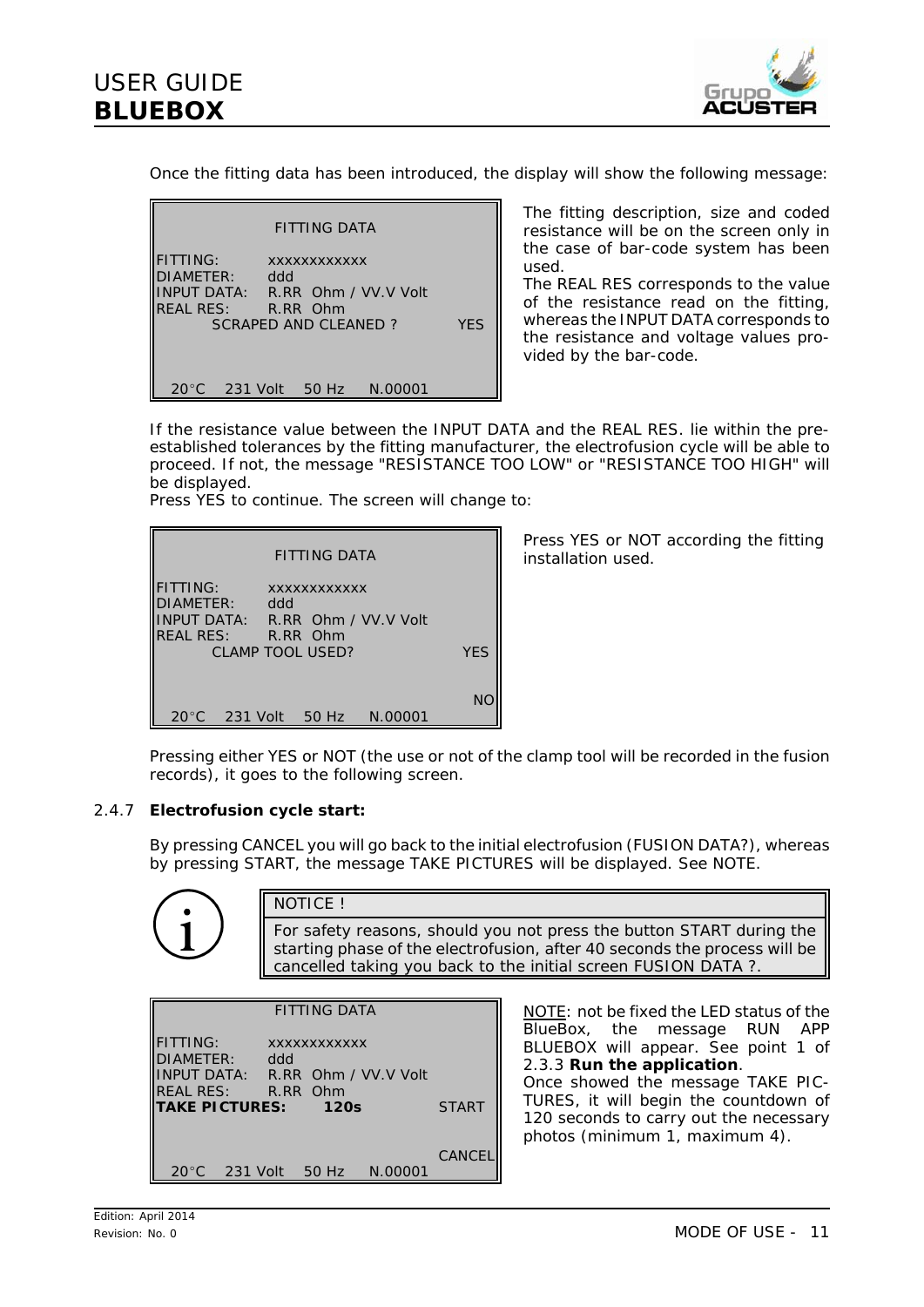

On the Smartphone, the screen in *Figure 11* appears. Perform a detailed picture of the connected fitting (*Figure 12*). Validate the picture. If deemed necessary, additional pictures will be taken (maximum of 4). See *Figure 13*.

NOTE: if the joint is carried out in an interior and there is no GPS tracking, you should carry a photo (besides the mandatory for the fitting) on the outside to act as joint locator.



*Figure 11 Figure 12 Figure 13*

Once completed the photo sent (within the assigned time), the electrofusion cycle will automatically start providing the voltage programmed by the fitting's manufacturer and the fusion time established according to the correction made depending on the room temperature. The time and the countdown till you get to zero will come on the display in seconds.



If there is a malfunction in the electrofusion process, hot molten PE/PP can be expelled in rare cases. Therefore, keep at a safe distance from the fusion point during the electrofusion cycle and do not connect any other electric equipment during the process.

#### 2.4.8 **Finalization of the electrofusion cycle:**



If during the fitting's fusion cycle there is an eventuality such as: disconnection of a fitting's terminal, increase or decrease of voltage over the allowed limits by the unit, an electric failure, etc., the electrofusion process will stop and the corresponding message will be displayed.



#### WARNING **I**

In order to guarantee a good electrofusion, it is recommendable not to reuse a fitting in which the fusion cycle has been interrupted.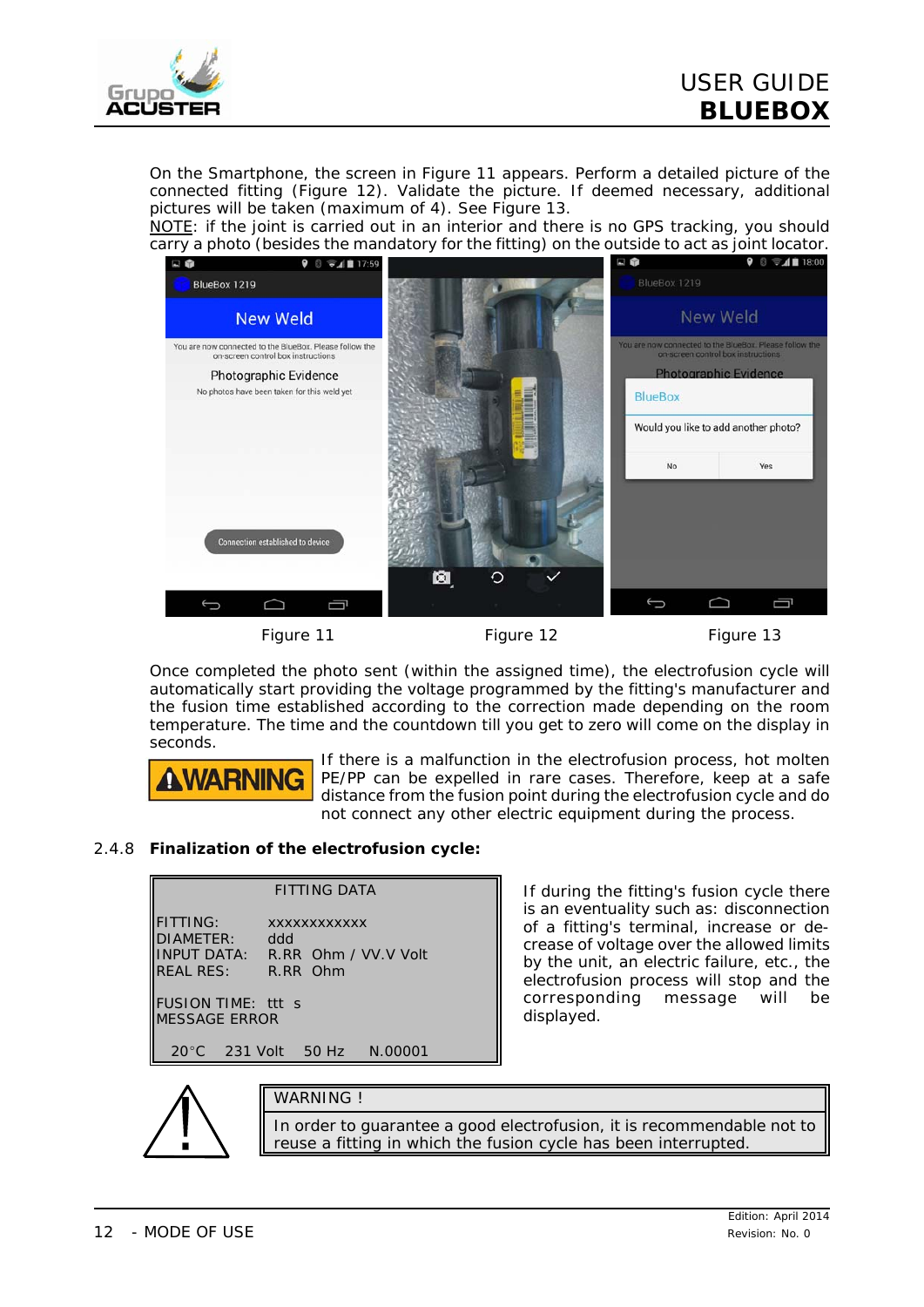### *USER GUIDE* **BLUEBOX**



| <b>FITTING DATA</b>                                                                                                                   |    |  |
|---------------------------------------------------------------------------------------------------------------------------------------|----|--|
| <b>FITTING:</b><br><b>XXXXXXXXXXXX</b><br>DIAMETER:<br>ddd<br><b>INPUT DATA: R.RR Ohm / VV.V Volt</b><br><b>REAL RES:</b><br>R.RR Ohm |    |  |
| COOLING TIME: tt min.<br><b>CORRECT JOINT</b>                                                                                         |    |  |
| 20°C 231 Volt 50 Hz N.00001                                                                                                           | GO |  |

If the electrofusion cycle is completed satisfactorily, the message "CORRECT JOINT" will be displayed, along with the perceptive cooling time provided that it has been given by the fitting's manufacturer. See NOTE. Whether the joint is correct or not, the

electrofusion record is transferred to the BlueBox device (*Figure 13*), which transmits it to the Smartphone to be sent to the external database (*Figure 14*).

Press GO to carry out another electrofusion or abandon the menu. In the second case, close the application in the Smartphone (*Figure 15*). If turning off the TWIN and not close the application on the Smartphone, the message Connection Lost appears (*Figure 16*).

NOTE: The cooling time will be displayed only if the fitting manufacturer has loaded this information on the bar-code. This indicates the minimum waiting time that is required before pulling apart the gripping tools used (aligner, clamping tool, etc). For further information on the minimum waiting time for the drilling and pressure test, please refer to the assembly instructions of the fitting's manufacturer respectively.





*Figure 15 Figure 16*

*Figure 13 Figure 14*